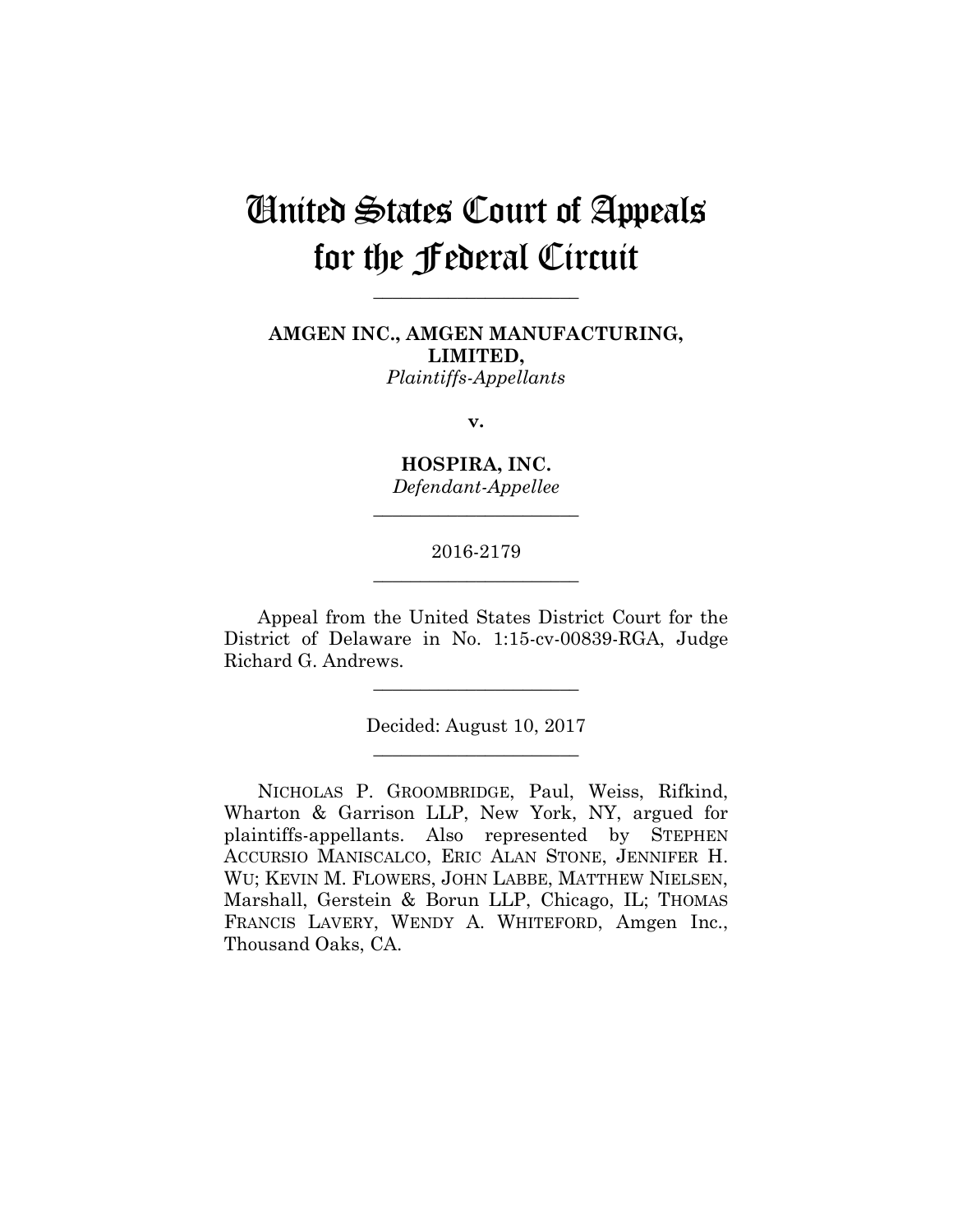THOMAS J. MELORO, Willkie Farr & Gallagher LLP, New York, NY, argued for defendant-appellee. Also represented by MICHAEL JOHNSON.

### Before DYK, BRYSON, and CHEN, *Circuit Judges.*

**\_\_\_\_\_\_\_\_\_\_\_\_\_\_\_\_\_\_\_\_\_\_** 

# DYK, *Circuit Judge*.

Amgen Inc. ("Amgen") appeals an order of the United States District Court for the District of Delaware denying Amgen's motion to compel discovery from Hospira, Inc. ("Hospira") in a patent infringement case governed by the Biologics Price Competition and Innovation Act of 2009 ("BPCIA"), Pub. L. No. 111-148, 124 Stat. 119, 804 (2010) (amending 42 U.S.C. § 262). Amgen alternatively seeks a writ of mandamus ordering the court to compel discovery.

Because we lack jurisdiction over the district court's order under the collateral order doctrine and find that Amgen fails to satisfy the prerequisites for mandamus, we dismiss the appeal and deny the writ.

#### **BACKGROUND**

### I

The parties' dispute arises from the disclosure requirements of the BPCIA, provisions that were recently addressed by the Supreme Court in *Sandoz, Inc. v. Amgen, Inc.*, 137 S. Ct. 1664 (2017). "The BPCIA sets forth a carefully calibrated scheme for preparing to adjudicate, and then adjudicating, claims of [patent] infringement" resulting from the approval of "biological products" by the federal Food and Drug Administration ("FDA"). *Sandoz,* 137 S. Ct. at 1671. To obtain FDA approval, the sponsor of a new biological product must demonstrate, *inter alia*, that the new product is "safe, pure, and potent." 42 U.S.C.  $\S 262(a)(2)(C)(i)(I)$ . However, for a "biosimilar"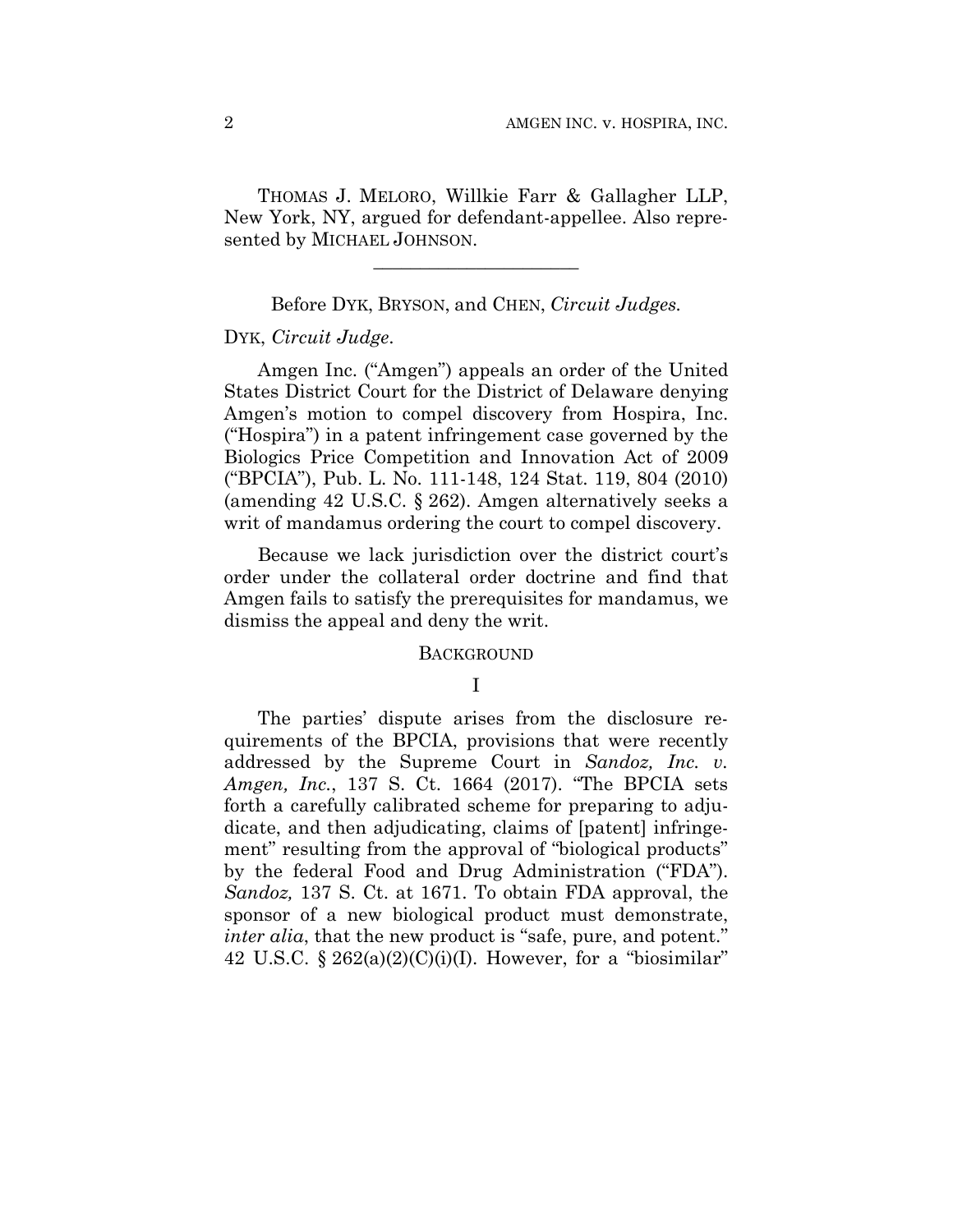<u>.</u>

product based on an existing "reference" biological product already approved under section  $262(a)$ , a party may instead submit an "abbreviated" application under subsection (k) of the statute. *Sandoz*, 137 S. Ct. at 1670. Thus, instead of having to demonstrate that its biosimilar is "safe, pure, and potent" to obtain FDA approval, a subsection (k) applicant may "piggyback on the showing made by the [sponsor] of a previously [approved] biologic (reference product)." *Id.*

In exchange for this abbreviated pathway to approval, the subsection (k) applicant is subject to a number of obligations relevant to the sponsor's patent rights. One of these obligations is to provide the sponsor with "a copy of the application submitted" under subsection (k), "and such other information that describes the process or processes used to manufacture the biological product that is the subject of such application."  $42 \text{ U.S.C.}$  §  $262(l)(2)(\text{A}).$ This disclosure leads to a series of information exchanges—described in 42 U.S.C § 262(*l*)(3), (*l*)(4) and (*l*)(5) between the applicant and the sponsor that "channels the parties into two phases of patent litigation"—described in 42 U.S.C. § 262(*l*)(6) and (*l*)(8). *Sandoz*, 137 S. Ct. at 1671. "In the first phase, the parties collaborate to identify patents that they would like to litigate immediately" by exchanging patent lists pursuant to paragraph (*l*)(3) and negotiating which of the listed patents will be subject to immediate action under paragraph (*l*)(6). *Id.* "The second phase of litigation," under paragraph (*l*)(8), "is triggered

<sup>1</sup> A "biosimilar" product is a "biological product [that] is highly similar to a reference product notwithstanding minor differences in clinically inactive components" and for which "there are no clinically meaningful differences between the biological product and the reference product in terms of . . . safety, purity, and potency." 42 U.S.C. § 262(i)(2)(A)–(B).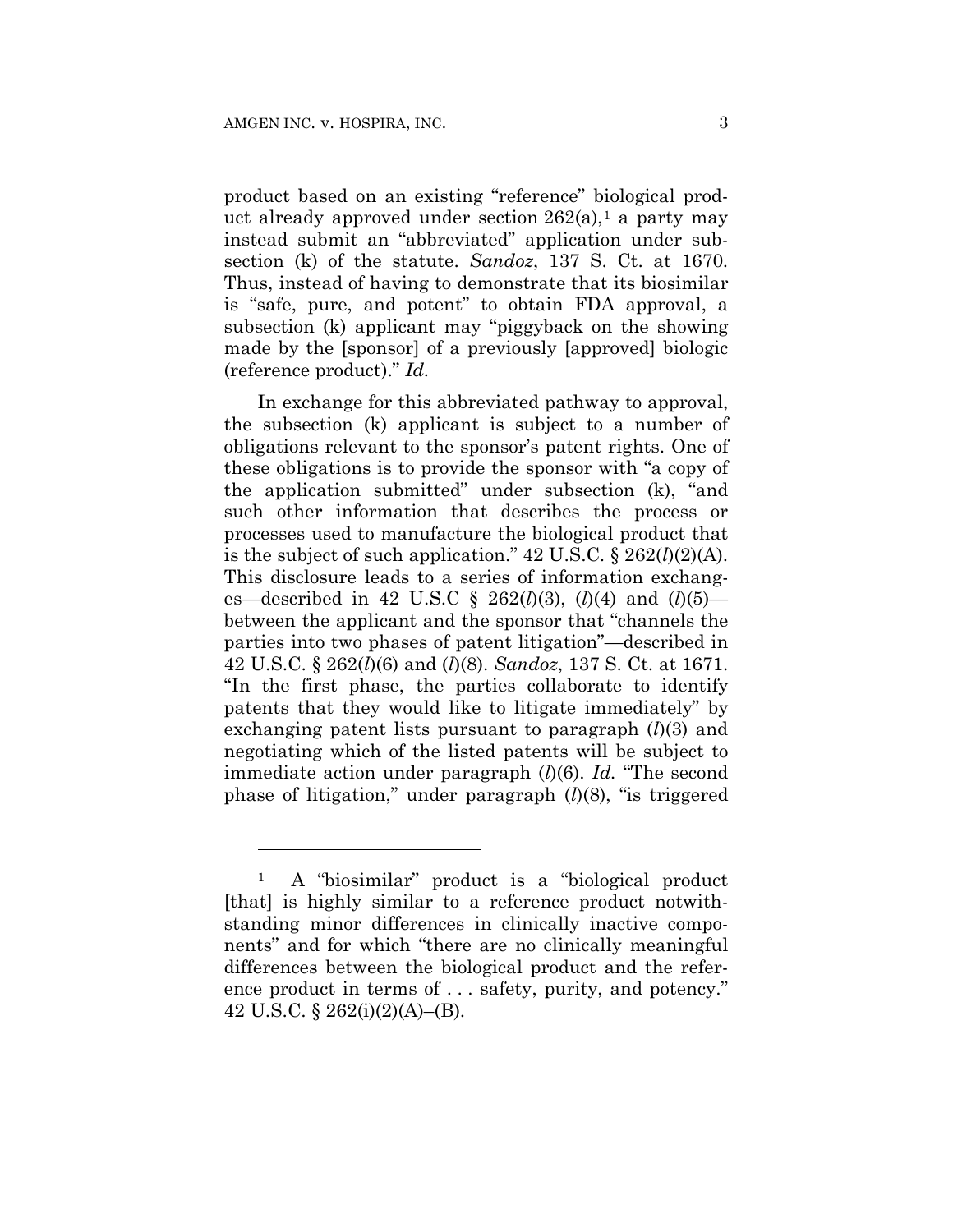by the applicant's notice of commercial marketing and involves any patents that were included on the parties' [paragraph (*l*)(3)] lists but not litigated in the first phase." *Id.*; *see also Amgen Inc. v. Apotex Inc.*, 827 F.3d 1052, 1055–57 (Fed. Cir. 2016).

II

Hospira filed a subsection (k) application with the FDA in December 2014 seeking approval of a biosimilar of EPOGEN®, a biological product developed by Amgen and approved by the FDA under section 262(a) in 1989. In accordance with paragraph (*l*)(2)(A), Hospira provided a copy of its application to Amgen. Hospira did not separately provide information concerning "the process ... used to manufacture the biological product"—again, as required by the statute—but contends that such information was disclosed in its application.

In a letter to Hospira dated March 31, 2015, Amgen asserted that Hospira had failed to comply with paragraph (*l*)(2)(A) because Hospira had failed to "fully disclose the specific composition of the cell-culture medium used in the manufacture" of Hospira's biosimilar. J.A. 699.2 Hospira responded that the components Amgen had identified were "commercially-available raw materials," and that Hospira had, through its application, "provided sufficient information concerning both its product and the processes used to manufacture its product." J.A. 708.

Despite their disagreement over Hospira's compliance with paragraph  $(l)(2)(A)$ —a disagreement that we do not resolve—the parties proceeded to the next phase of the BPCIA's information exchange by identifying patents

<u>.</u>

<sup>2</sup> Amgen specifically asserted that Hospira had failed to disclose "the composition of the 'MAM-PF2 (powder),' the 'Trace Element Solution,' the 'Lipid Mix,' or the 'Antifoam C Solution.'" J.A. 699.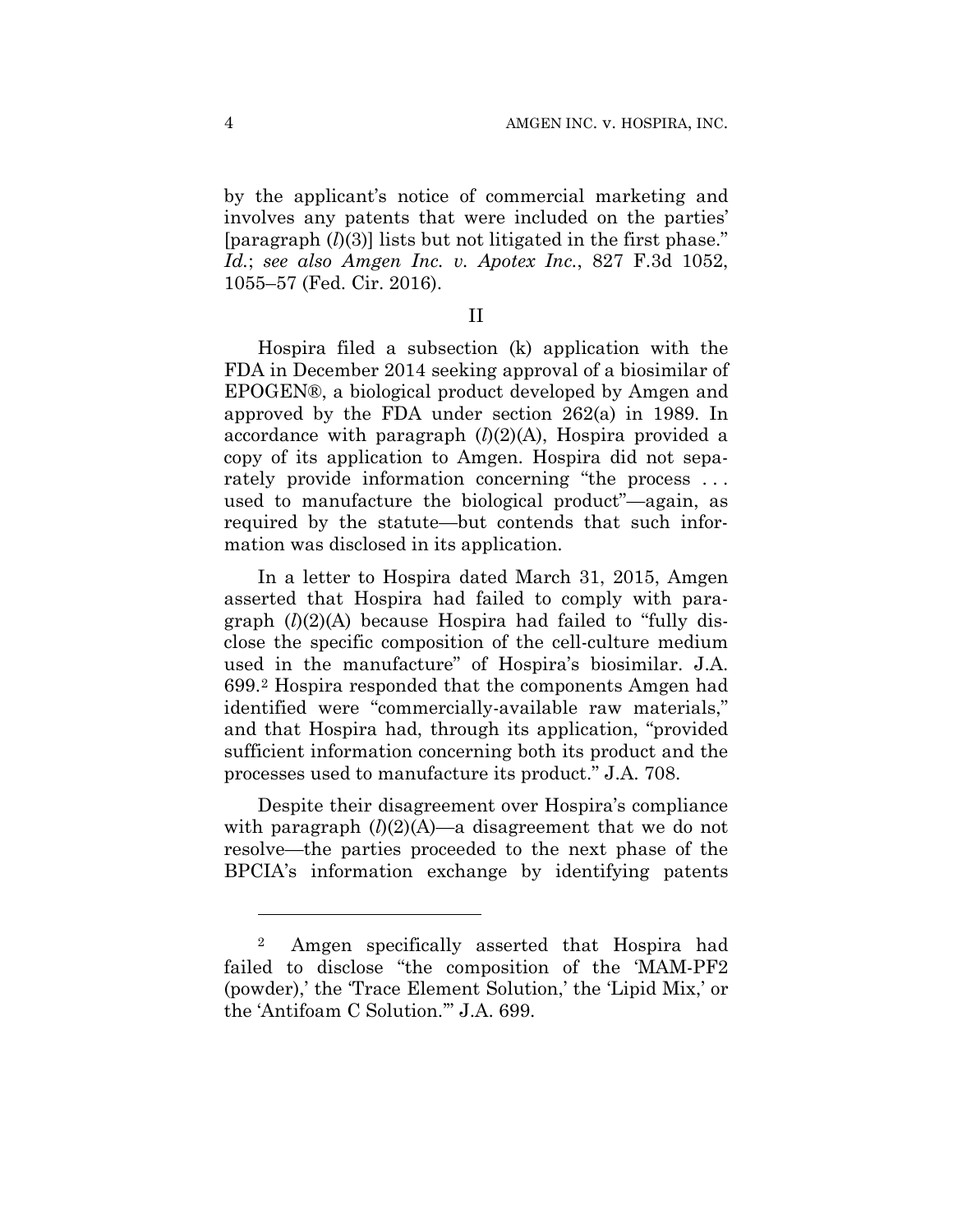subject to suit. Under paragraph  $(l)(3)(A)$ , Amgen was obligated to "provide to [Hospira] . . . a list of patents for which [Amgen] believe[d] a claim of patent infringement could reasonably be asserted . . . if a person not licensed by [Amgen] engaged in the making, using, offering to sell, selling, or importing into the United States of the biological product that [was] the subject of [Hospira's] subsection (k) application." 42 U.S.C. § 262(*l*)(3)(A). Amgen listed U.S. Patent Nos. 5,756,349, 5,856,298, and 6,632,637 (the '349, '298, and '637 patents, respectively), under paragraph (*l*)(3)(A). These patents relate to the biological product and methods of producing the biological product, rather than the specific cell-culture medium used during its manufacturing process.3 Amgen stated that without information regarding the cell-culture medium used by Hospira, "Amgen [could not] assess the reasonableness of asserting claims for infringement" with respect to other patents owned by Amgen "that claim processes for culturing cells used in manufacturing biological products." J.A. 702. Consistent with this position, Amgen never identified a cell-culture patent as part of its own BPCIA disclosures. Ultimately, Amgen filed suit against Hospira on the '349 and '298 patents. As noted, neither of the asserted patents is a cell-culture patent.

Relying on our statement in *Amgen Inc. v. Sandoz Inc.*, 794 F.3d 1347 (Fed. Cir. 2015)*, rev'd in part and vacated in part*, *Sandoz*, 137 S. Ct. at 1664, that a sponsor may seek information withheld by an applicant under paragraph (*l*)(2)(A) "through discovery," 794 F.3d at 1356, Amgen sought discovery on the composition of Hospira's cell-culture medium in its suit on the '349 and '298 pa-

<u>.</u>

<sup>3</sup> Claim 7 of the '349 patent recites "the step of culturing under suitable nutrient conditions, vertebrate cells," but Hospira "determined not to contest that its manufacturing process meets" this limitation. J.A. 997.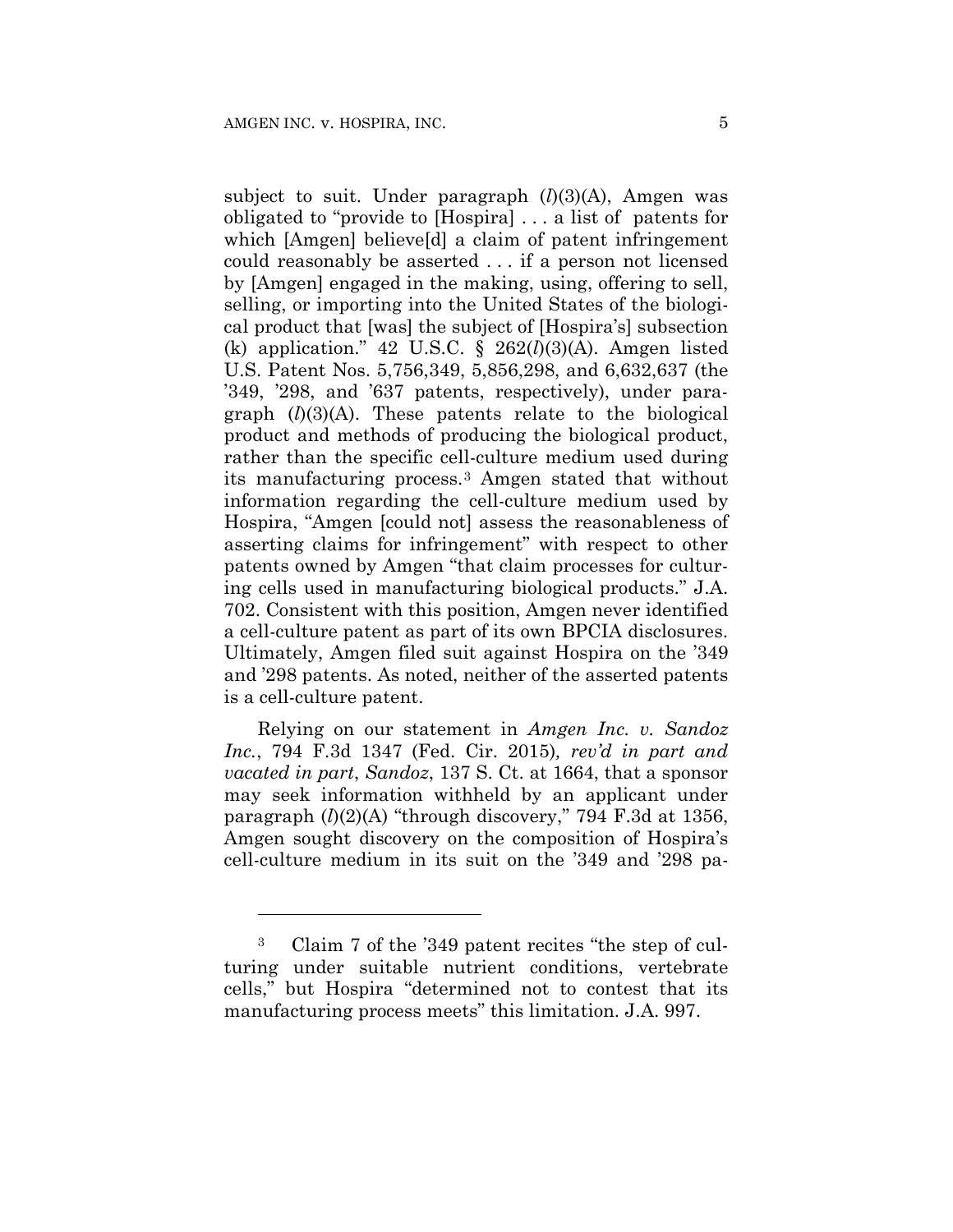tents. Hospira refused Amgen's discovery requests, and Amgen ultimately filed a motion to compel discovery. The district court denied Amgen's motion, stating that the cell-culture information sought by Amgen had "essentially, no relevance to the patents that are asserted," J.A. 37, a conclusion that Amgen does not now dispute.

Amgen appealed the district court's interlocutory order. Hospira then moved this court to dismiss Amgen's appeal for lack of jurisdiction. We denied Hospira's motion, but asked the parties to brief "whether this court has jurisdiction pursuant to the collateral order doctrine or under the All Writs Act." Order, *Amgen, Inc. v. Hospira, Inc.*, No. 16-2179 (Fed. Cir. Aug. 12, 2016), ECF No. 16.

#### DISCUSSION

# I

We first address our jurisdiction over this appeal. Ordinarily, an appeal must be from a "final" judgment that "ends the litigation on the merits and leaves nothing for the court to do but execute the judgment." *Coopers & Lybrand v. Livesay*, 437 U.S. 463, 467 (1978) (quoting *Catlin v. United States*, 324 U.S. 229, 233 (1945)). The collateral order doctrine provides a narrow exception to this general rule. *See Microsoft Corp. v. Baker*, 137 S. Ct 1702, 1708 n.3 (2017). "To come within the 'small class' of decisions excepted from the final-judgment rule by [the collateral order doctrine], the order must conclusively determine the disputed question, resolve an important issue completely separate from the merits of the action, and be effectively unreviewable on appeal from a final judgment." *Livesay*, 437 U.S. at 468; *Cohen v. Beneficial Indus. Loan Corp.*, 337 U.S. 541, 546 (1949).

Here, it appears that the district court's discovery order may satisfy the first two conditions of being an appealable collateral order; the order conclusively denied Amgen's motion to compel discovery, and Amgen's enti-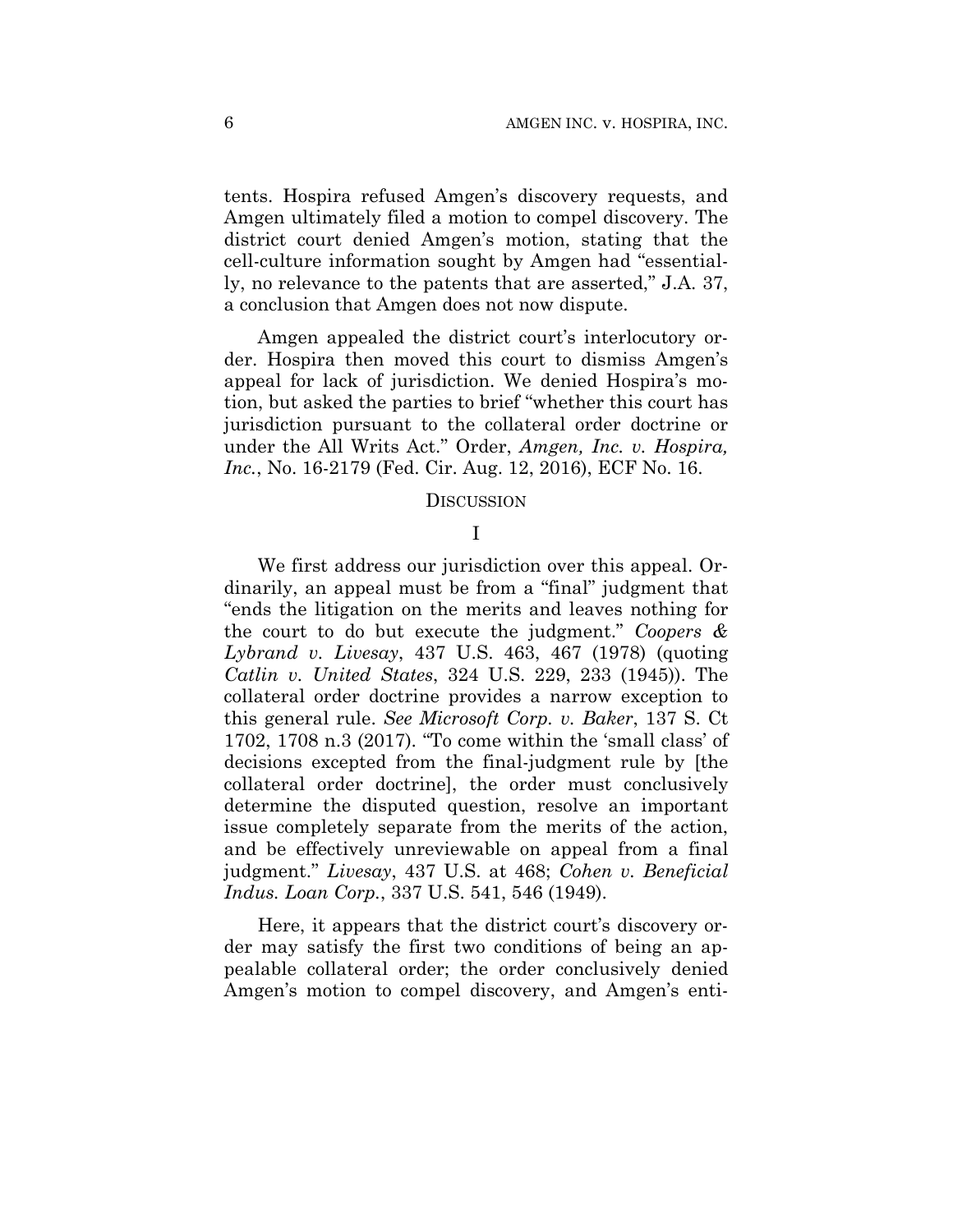tlement to discovery is separable from the merits since the discovery sought is concededly not relevant to the asserted infringement claims. The issue is whether the district court's order is "effectively unreviewable" on appeal from a final judgment. *Livesay*, 437 U.S. at 468.

As noted in *Livesay,* "rulings on discovery" generally do not qualify for the collateral order doctrine's exception to the final judgment rule. *Id.* at 470. "[T]he rule remains settled that most discovery orders are not final," and "courts routinely dismiss appeals from orders granting . . . [or] denying discovery." 15B Charles Alan Wright & Arthur R. Miller § 3914.23 (2d ed. June 2017); *see also, e.g.*, *Mohawk Indus., Inc. v. Carpenter*, 558 U.S. 100, 112 (2009) ("privilege-related disclosure orders" not subject to collateral appeal); *Firestone Tire & Rubber Co. v. Risjord*, 449 U.S. 368, 377 (1981) (noting that the Court has "generally denied review of pretrial discovery orders"); *Quantum Corp. v. Tandon Corp.*, 940 F.2d 642, 644 (Fed. Cir. 1991) (order compelling discovery of attorney-client communications not subject to collateral appeal). Such orders are not reviewable at the interlocutory stage because they are reviewable from a final judgment.

Amgen nevertheless argues that the lack of immediate appeal over the particular discovery order in this case will render it "effectively unreviewable." Here, Amgen asserts that forcing it to wait until final judgment for review will defeat what it asserts to be the purpose of paragraph (*l*)(2)(A)'s disclosure requirements—to enable the sponsor (here Amgen) to commence infringement litigation immediately, prior to FDA approval and commercial marketing of the biological product by the applicant. Amgen analogizes its situation to cases holding orders immediately appealable when those orders unseal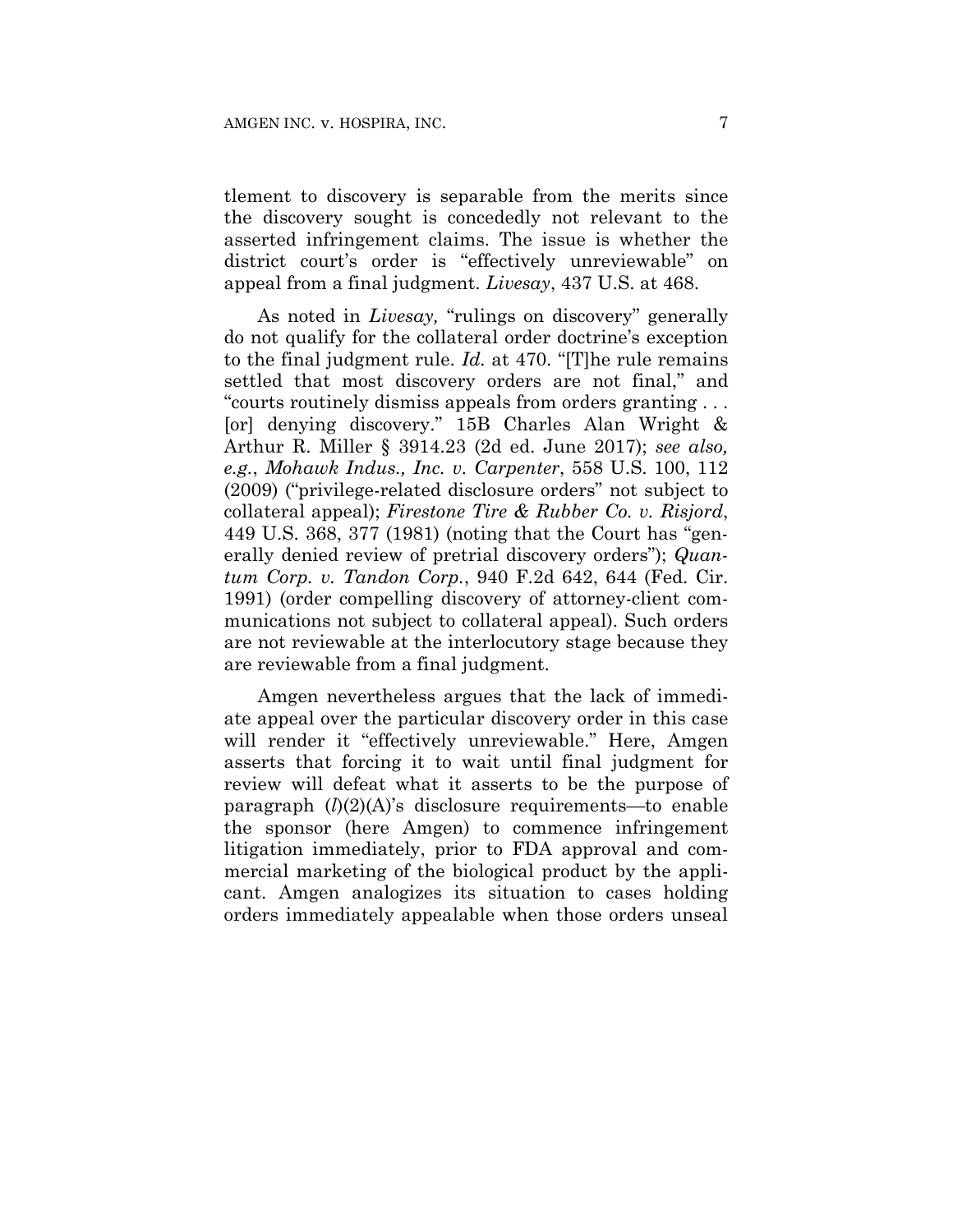confidential documents or deny claims of immunity.4 Unlike those cases, however, there is no clear-cut statutory purpose that would be undermined by denying immediate appeal. In such circumstances, Congress's decision not to provide for interlocutory review simply means that immediate appeal is not available. *See Kircher v. Putnam Funds Tr.*, 547 U.S. 633, 641 n.8 (2006) (holding that the bar on appellate review of district court orders remanding cases to state courts, 28 U.S.C. § 1447(d), applies to cases arising under the Securities Litigation Uniform Standards Act of 1998 in the absence of an "expressly" provided "clear statutory command" to the contrary).

In sum, the lack of immediate appeal over orders denying discovery of paragraph (*l*)(2)(A) information does not render such orders "effectively unreviewable" or distinguish them from run-of-the-mill discovery disputes. *Livesay*, 437 U.S. at 468. We therefore lack jurisdiction over Amgen's appeal under the collateral order doctrine.

II

Amgen alternatively contends that it is entitled to mandamus under the All Writs Act ordering the district court to compel discovery. Mandamus is a drastic remedy reserved for the most "extraordinary causes." *Cheney v. U.S. Dist. Court for D.C.*, 542 U.S. 367, 380 (2004). A

<u>.</u>

<sup>4</sup> *See Apple Inc. v. Samsung Elecs. Co.*, 727 F.3d 1214, 1220 (Fed. Cir. 2013) (orders unsealing confidential financial and marketing information appealable under collateral order doctrine); *Va. Dep't of State Police v. Wash. Post*, 386 F.3d 567, 574 n.4 (4th Cir. 2004) ("[A]n order unsealing district court documents is an appealable collateral order . . . ."); *see also P.R. Aqueduct & Sewer Auth. v. Metcalf & Eddy, Inc.*, 506 U.S. 139, 147 (1993); *Mitchell v. Forsyth*, 472 U.S. 511, 524–30 (1985); *Nixon v. Fitzgerald*, 457 U.S. 731, 742–43 (1982).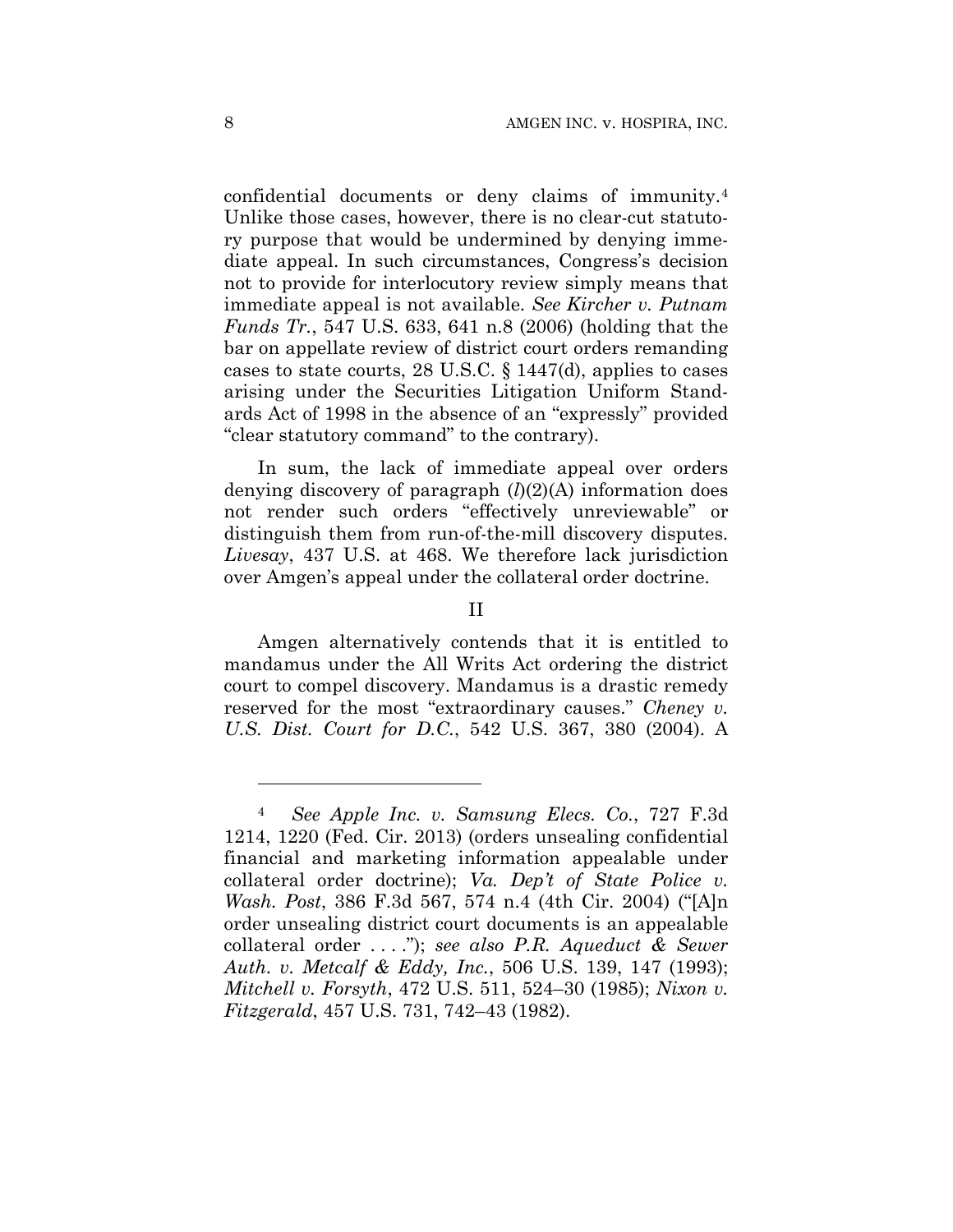party seeking mandamus must "have no other adequate means to attain the [desired] relief" and must demonstrate that its right to the writ's issuance is "clear and indisputable." *Id.* at 380–81. Even if these "prerequisites" are established, "the issuing court, in the exercise of its discretion, must be satisfied that the writ is appropriate under the circumstances." *Id.* at 381.

We focus our analysis on whether Amgen has established a "clear and indisputable" right to the relief it seeks. Under the BPCIA, there could be five potential avenues available to a sponsor seeking to secure process information pursuant to paragraph (*l*)(2)(A).

First, a sponsor could try to obtain an injunction as a matter of federal law compelling the applicant to make disclosures under paragraph (*l*)(2)(A). But the Supreme Court foreclosed the availability of such a remedy in *Sandoz*. *See* 137 S. Ct. at 1674–75.

Second, the sponsor could try to seek injunctive relief under state law. The Supreme Court expressly reserved this question in *Sandoz*, *id.* at 1669, 1676–77, but we have no occasion to opine on this issue because Amgen has not sought a state law remedy in this case.

Third, the sponsor could sue the applicant for patent infringement flowing from the applicant's failure to comply with paragraph (*l*)(2)(A). However, *Sandoz* makes clear that under section  $271(e)(2)$ , the applicant's "failure" to disclose its application and manufacturing information  $[$ is] not an act of artificial infringement .... Submitting an application constitutes an act of artificial infringement. Failing to disclose the application and manufacturing information under [paragraph (*l*)(2)(A)] does not." *Sandoz*, 137 S. Ct. at 1674 (citations omitted).

This leaves the fourth and fifth means by which the sponsor could coercively obtain information under paragraph  $(l)(2)(A)$ . The sponsor could sue on "patents de-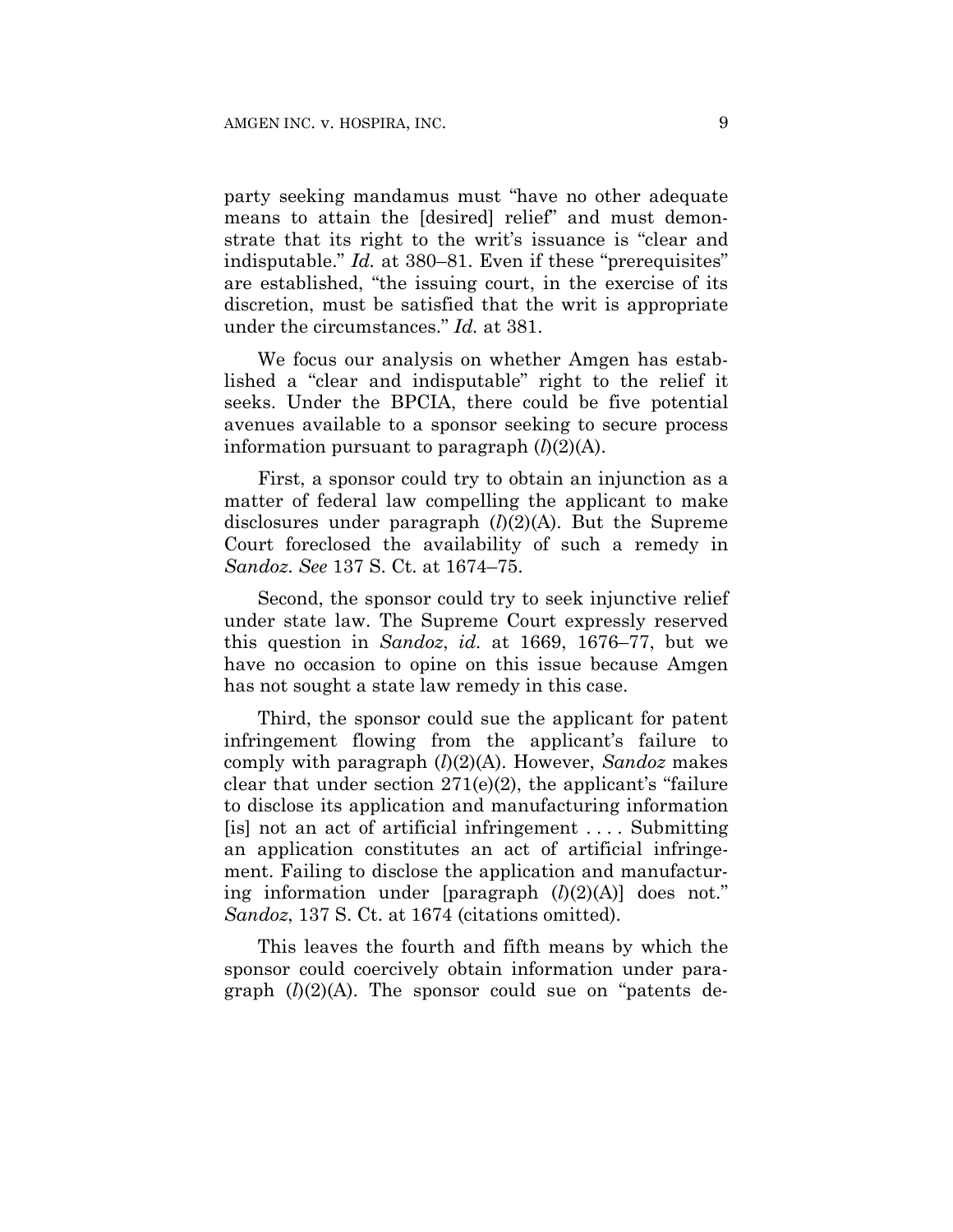scribed in [paragraph (*l*)(3) of the BPCIA]," 35 U.S.C  $\S 271(e)(2)(C)(i)$ , *i.e.*, the "list of patents for which the ... sponsor believes a claim of patent infringement could reasonably be asserted . . . [against] a person . . . engaged in the making, using, selling, offering to sell, selling, or importing into the United States of the biological product that is the subject of the subsection (k) application," 42 U.S.C. § 262(*l*)(3)(A)(i)—the fourth alternative. The sponsor could also sue on a patent that "*could* be identified" under paragraph (*l*)(3), 35 U.S.C. § 271(e)(2)(C)(ii) (emphasis added)—the fifth alternative. *See Sandoz*, 137 S. Ct. 1674–75 (explaining clauses (i) and (ii) of section  $271(e)(2)(C)$ . In this case, Amgen did not list any of its cell-culture patents, nor did it bring suit on any of these patents as ones that "could be identified" under paragraph (*l*)(3)(A). Amgen thus declined to pursue either the fourth or fifth alternatives.

Instead of bringing suit on its cell-culture patents, Amgen brought suit on the '349 and '298 patents. Access to information under paragraph (*l*)(2)(A) in a suit on a patent covering the biological product or a patent related to the biological product is governed by ordinary rules of litigation in federal district courts, *i.e.*, the Federal Rules of Civil Procedure. The Federal Rules of Civil Procedure provide that discoverable information must be "relevant to any party's claim or defense." Fed. R. Civ. P. 26(b)(1). As the district court held, the composition of Hospira's cell-culture media is not relevant to any claim of infringement of the patents asserted by Amgen or any of Hospira's defenses or counterclaims. Amgen concedes that "the cell-culture manufacturing information is not relevant to the currently asserted claims."

Nothing in *Sandoz* suggests that the BPCIA somehow supplants the preexisting rules of civil procedure. Our opinion in *Amgen* merely acknowledged that a sponsor "can access the required information through discovery," 794 F.3d at 1356, but our statement did not purport to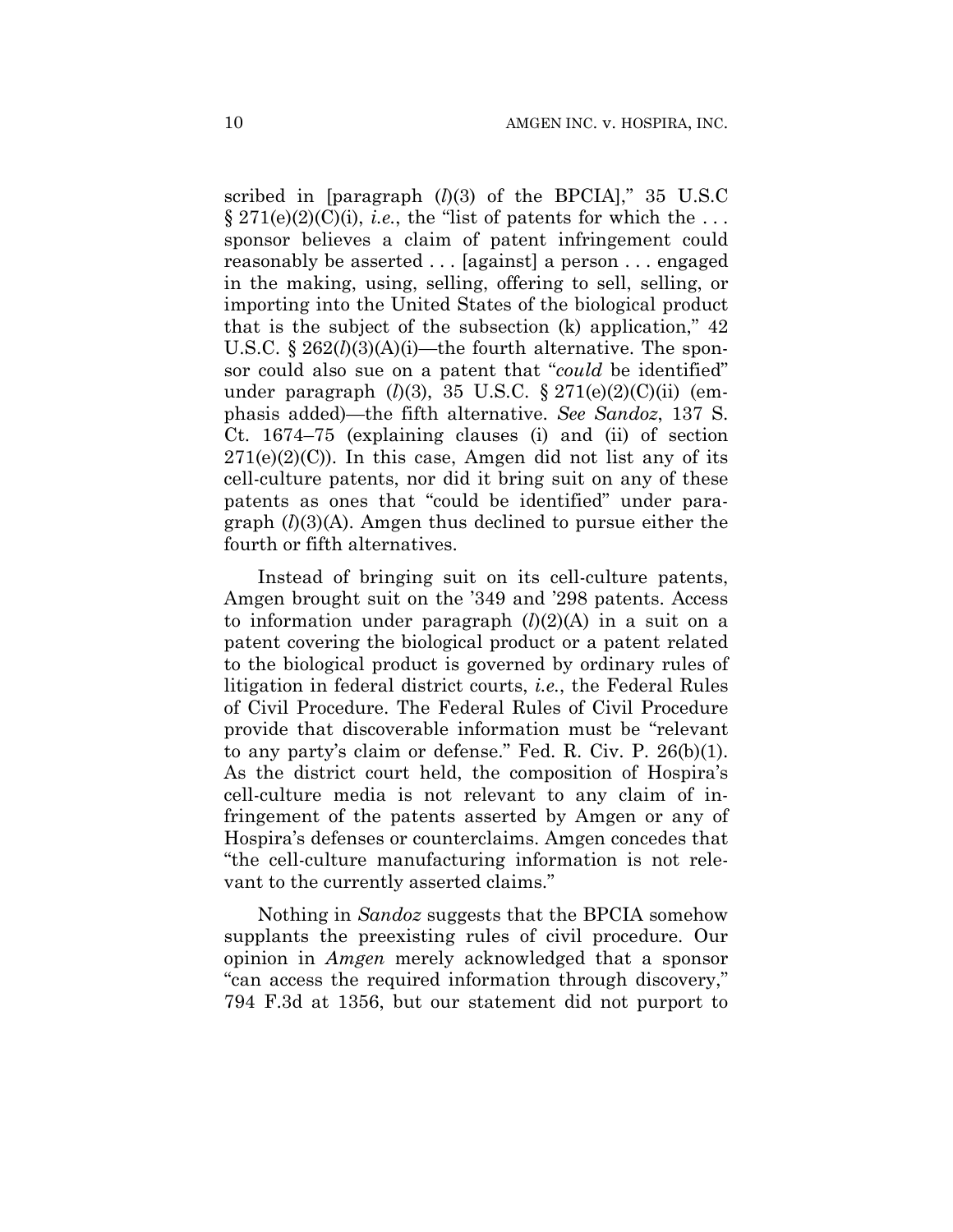hold that the usual rules governing discovery do not apply in the BPCIA context. Nor does anything in *Sandoz* suggest otherwise.

Amgen argues that unless discovery of Hospira's process is allowed, its right to sue on its cell-culture patents under the BPCIA will be thwarted. According to Amgen, denying discovery of information under paragraph  $(l)(2)(A)$  will allow applicants to "game the system . . . [b]y affecting which patents are in the (*l*)(6) lawsuit," *i.e.*, the first phase of litigation under the BPCIA, *see Sandoz*, 137 S. Ct. at 1671–72. Under Amgen's reading of the statute, an applicant could effectively control the scope of litigation under the BPCIA by withholding information under paragraph  $(l)(2)(A)$ , thereby preventing the sponsor from identifying and bringing suit on patents related to the biological product that the sponsor "believes a claim of patent infringement could reasonably be asserted" under paragraph  $(l)(3)(A)$ . We note that the statute penalizes sponsors that decline to participate in the BPCIA's information exchanges because under 35 U.S.C.  $\S 271(e)(6)(C)$ , a sponsor that fails to list a patent that "should have been included in the list described in  $\left[$  paragraph  $(l)(3)(A)\right]$ ... may not bring an action under this section for infringement of the patent with respect to the biological product."

In contending that a sponsor would be unable to list a patent under paragraph (*l*)(3)(A), Amgen emphasizes that the sponsor must form a good-faith belief that a patent listed under paragraph (*l*)(3)(A) "could reasonably be asserted." Amgen asserts that a sponsor listing a patent without the benefit of the applicant's paragraph  $(l)(2)(A)$ disclosures would later be subject to sanctions under Federal Rule of Civil Procedure 11 or antitrust liability for asserting baseless claims of patent infringement.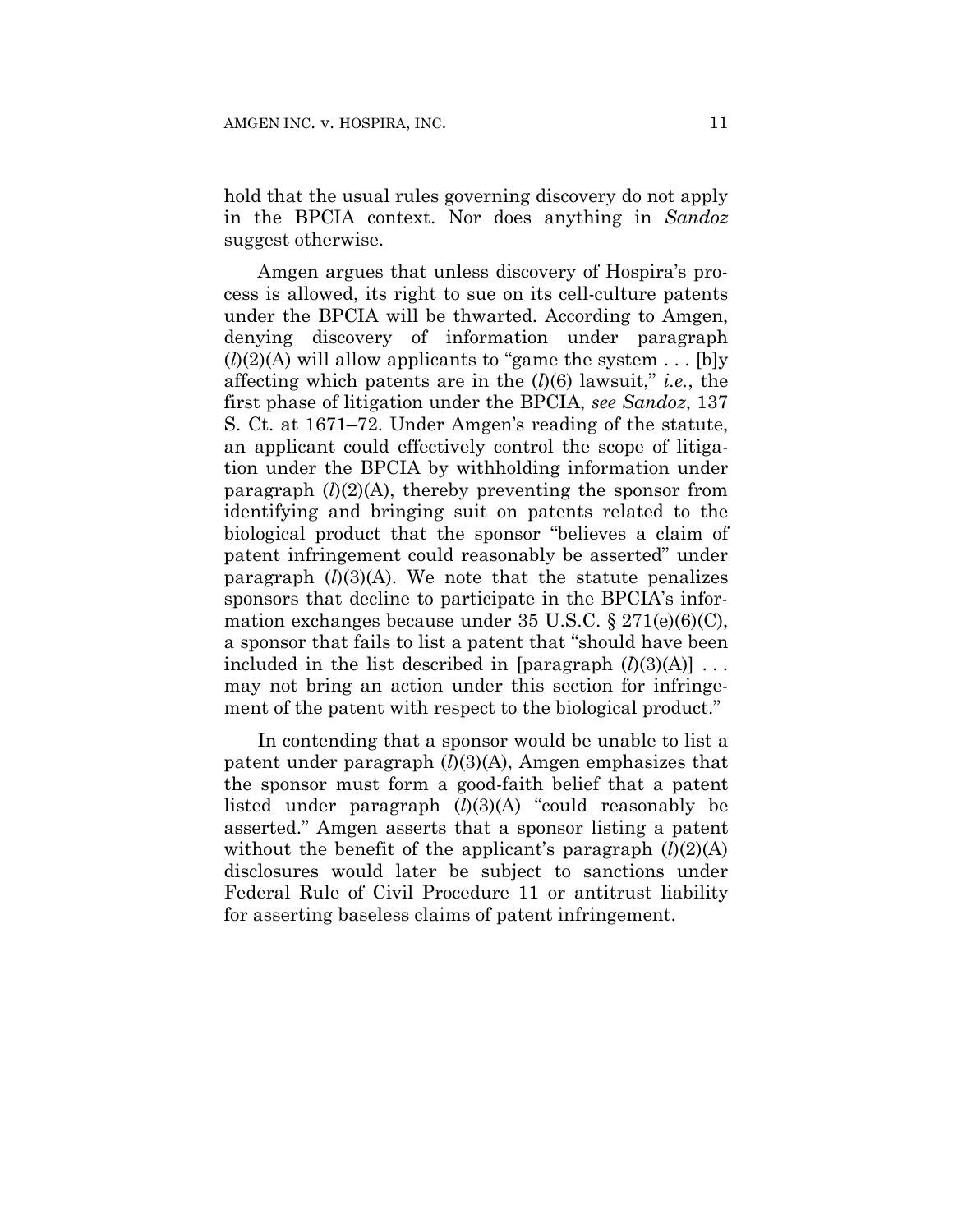Amgen's argument misunderstands the statute. Paragraph (*l*)(3)(A) merely requires the sponsor to list patents that it "believes . . . *could* reasonably be asserted." (emphasis added). The statute provides no sanction for holding or asserting a mistaken belief in good faith. Moreover, once a patent is listed by the sponsor, the BPCIA's information exchange further requires the applicant to "provide to the . . . sponsor, *with respect to each patent listed*  . . . a *detailed statement* that describes, on a *claim by claim basis*, the factual and legal basis of the opinion of the subsection (k) applicant that such patent is invalid, unenforceable, or will not be infringed." 42 U.S.C. § 262(*l*)(3)(B)(ii) (emphases added). In other words, once a sponsor lists a patent under paragraph (*l*)(3)(A), the applicant must once again come forward with additional disclosures under paragraph (*l*)(3)(B) that inform whether "a claim of patent infringement . . . could" or could not "reasonably be asserted." If the applicant fails to comply with its obligation to respond under paragraph  $(l)(3)(B)$ , the sponsor would have a reasonable basis for asserting a claim of patent infringement.

Furthermore, under Rule 11, one submits a filing "to the best of the person's knowledge, information, and belief, formed after an inquiry reasonable under the circumstances." Fed. R. Civ. P. 11(b). The rule also expressly permits factual allegations that "will likely have evidentiary support after a reasonable opportunity for further investigation or discovery." Fed. R. Civ. P.  $11(b)(3)$ . Thus, if a sponsor forms a belief based on an inquiry limited by an applicant's withholding of information, the sponsor has still satisfied Rule 11. *See, e.g.*, *Hoffman-La Roche Inc. v. Invamed Inc.*, 213 F.3d 1359, 1363–64 (Fed. Cir. 2000) (affirming denial of Rule 11 sanctions where patentees unsuccessfully sought manufacturing information from defendants before suit and "attempted to ascertain whether the processes so used were infringing, but were unable to do so"); *Morda v.*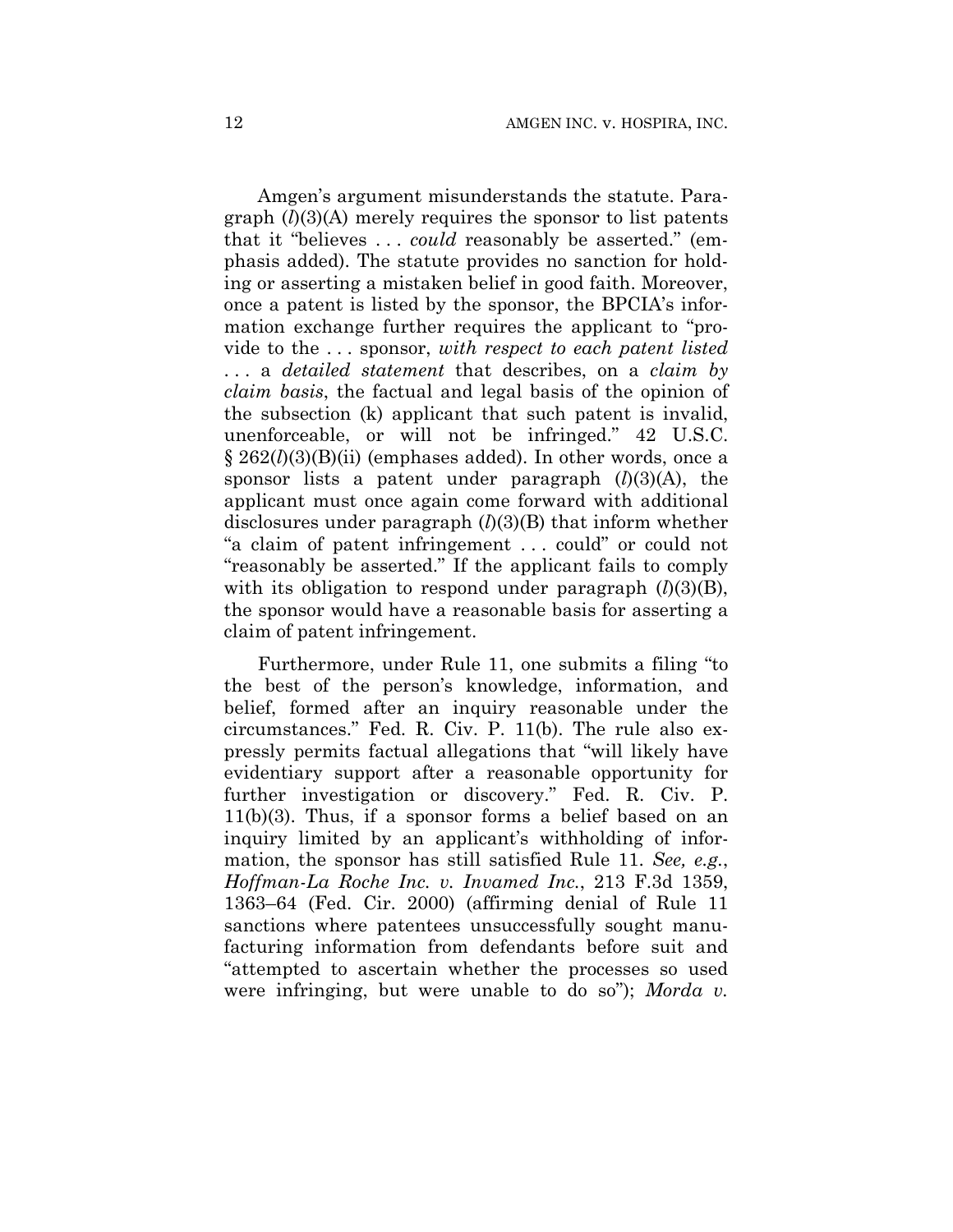1

*Klein*, 865 F.2d 782, 785–86 (6th Cir. 1989) (affirming denial of Rule 11 sanctions because "[i]t would be particularly difficult to fault plaintiffs for a lack of prefiling inquiry when, as here, defendants have refused plaintiffs access to material information that would bear on certain allegations made in the complaint"). The Supreme Court appears to have contemplated the filing of suit after an applicant fails to disclose information under paragraph (*l*)(2)(A). *See Sandoz*, 137 S. Ct. at 1676 ("If the applicant failed to provide that information, then the sponsor but not the applicant, could bring an immediate declaratory judgment action pursuant to  $\S 262(l)(9)(C)$ .").

These considerations dispel the notion that Amgen would have needed to bring suit simply based on its own unsupported belief. Hospira, in fact, agrees that Amgen could have validly listed its cell-culture patents under paragraph  $(l)(3)(A)$  and that Hospira would have been obligated to respond with "detailed statement[s]" under paragraph (*l*)(3)(B). In this scenario, Amgen would have had an opportunity to assess the reasonableness of its litigation position long before filing suit and being exposed to Rule 11 sanctions or antitrust liability. Thus, the reasonableness requirement of paragraph (*l*)(3)(A) does not preclude a sponsor from listing a patent for which an applicant has not provided information under paragraph  $(l)(2)(A)$ <sup>5</sup>. The denial of discovery in this case does not undermine the purpose of the BPCIA.

<sup>5</sup> We have no occasion here to address the fifth alternative described in section  $271(e)(2)(C)(ii)$ , that is, a suit on a "patent that could be identified pursuant to [paragraph (*l*)(3)(A)]" of the BPCIA, where "the applicant . . . fail[ed] to provide the application and information required under [paragraph (*l*)(2)(A)]."